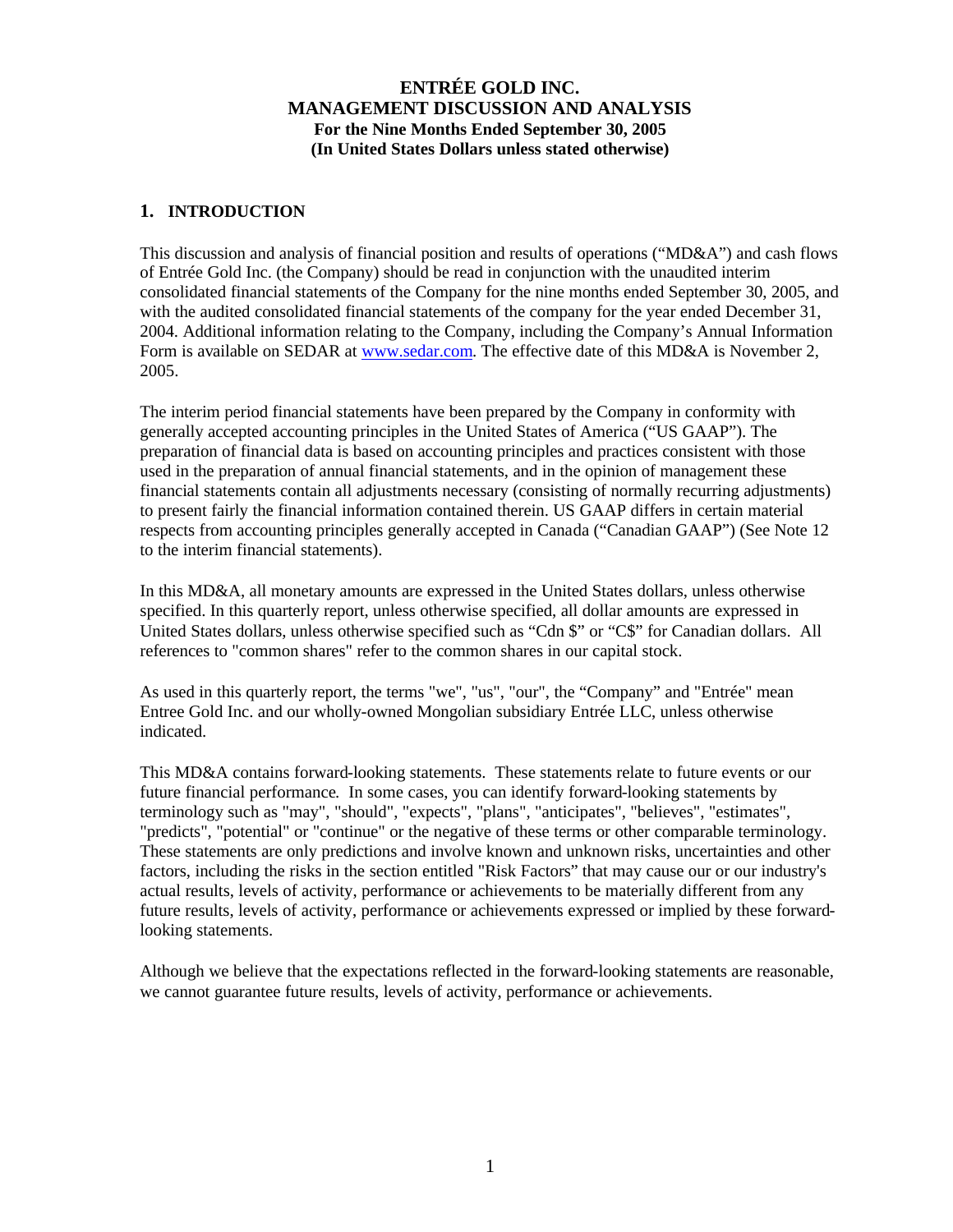## **2. OUR CURRENT BUSINESS**

We are an exploration stage resource company engaged in exploring mineral resource properties. Our current mineral properties consist of five mineral exploration licenses granted by the Mineral Resources and Petroleum Authority of Mongolia, a division of the government of Mongolia. All of these mineral exploration licenses have been registered in the name of our Mongolian subsidiary Entrée LLC.

There is no assurance that a commercially viable mineral deposit exists on any of our properties, and further exploration is required before we can evaluate whether any exist and, if so, whether it would be economically and legally feasible to develop or exploit those resources. Even if we complete our current exploration program and we are successful in identifying a mineral deposit, we would be required to spend substantial funds on further drilling and engineering studies before we could know whether that mineral deposit will constitute a reserve (a reserve is a commercially viable mineral deposit). Please refer to the section of this quarterly report entitled 'Risk Factors', beginning at page 43, for additional information about the risks of mineral exploration.

## *Equity Participation and Earn-In Agreement with Ivanhoe Mines Ltd.*

We entered into an 'arms length' Equity Participation and Earn-In Agreement dated as of October 15, 2004, with Ivanhoe Mines Ltd.("Ivanhoe"), an unrelated Yukon corporation which owns a mineral exploration property known as Oyu Tolgoi, or 'Turquoise Hill', which is located adjacent to our Lookout Hill property. This agreement provided that, upon satisfaction of certain conditions, Ivanhoe Mines Ltd. would:

- subscribe for 4,600,000 units from our company for Cdn \$1.00 per unit, with each unit consisting of one common share of our company and one share purchase warrant entitling the holder to purchase one additional common share of our company for a purchase price of Cdn \$1.10 for two years from the date of purchase.
- have the right, during an earn-in period beginning on closing of the subscription for units and ending, at the latest, on the eighth anniversary of that closing date (subject to earlier expiration as specified in the agreement), to earn a participating interest in a mineral exploration and, if warranted, development and mining project to be conducted by Ivanhoe Mines Ltd. on a portion of our company's Lookout Hill property consisting of approximately 40,000 hectares, or approximately 22% of the land area of our Lookout Hill property shown on the map below. The amount of the participating interest in the project will vary depending on the amount of money that Ivanhoe Mines Ltd. expends on the project during the earn-in period, but the agreement provides that Ivanhoe can earn a 51% interest by expending an aggregate of at least \$20,000,000 during the earn-in period, a 60% interest by expending an aggregate of at least \$27,500,000 during the earn-in period, or a sliding percentage interest, depending on the depth from which minerals are extracted from the project, of between 70% and 80% by expending an aggregate of at least \$35,000,000 during the earn-in period.
- have the right to nominate one member of our Board of Directors until the earlier to occur of (a) the expiration of the earn-in period, or (b) the date upon which Ivanhoe ceases to own at least ten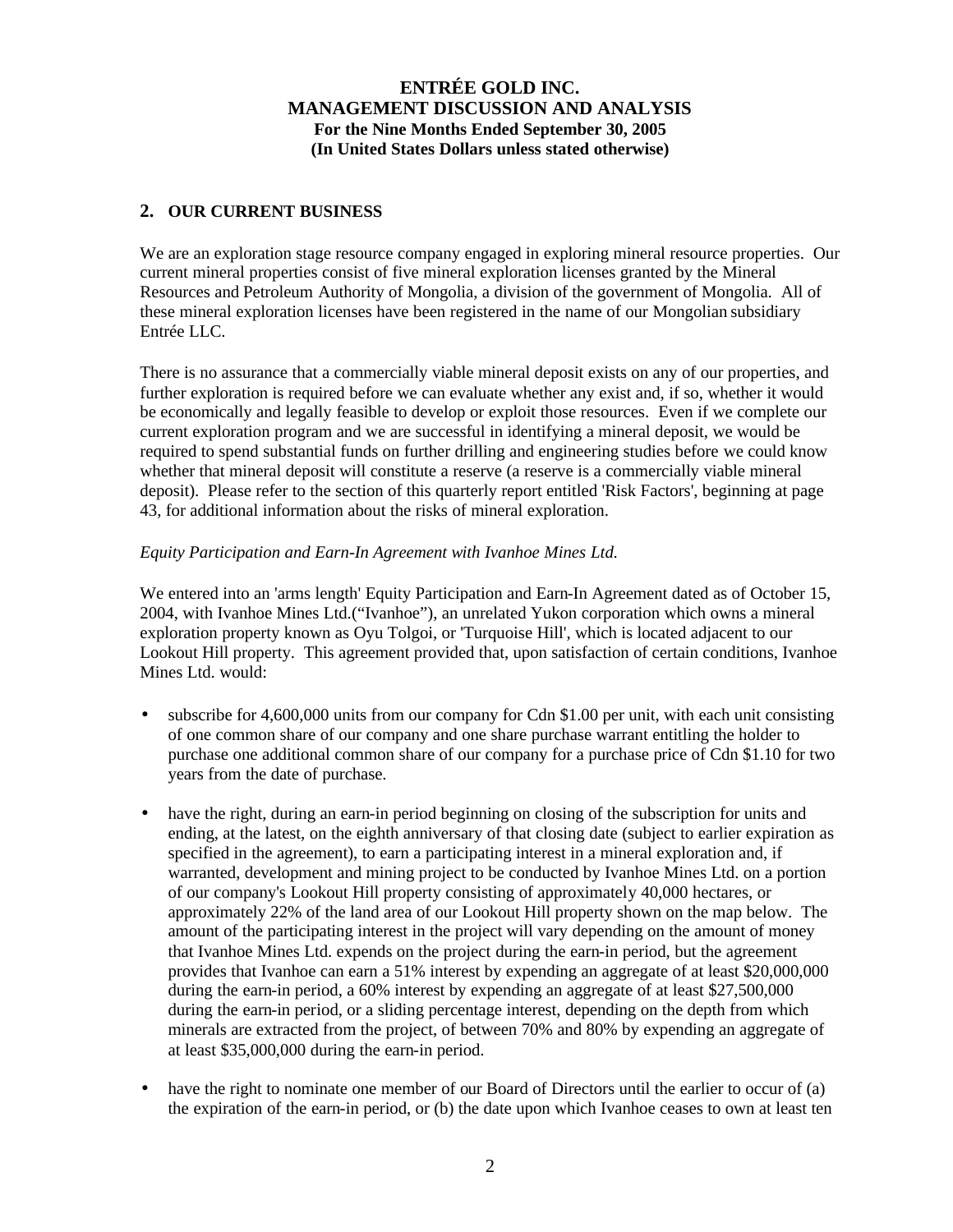percent (10%) of our issued and outstanding common shares (assuming the exercise by Ivanhoe of all securities convertible into our common shares).

In addition, the Equity Participation and Earn-In Agreement gives to Ivanhoe a pre-emptive right to such percentage of any offering of securities of our company as will enable them to preserve their ownership percentage in our company which, after the acquisition of the 4,600,000 units, would be approximately 9% prior to exercise of any of their share purchase warrants and could, upon the exercise of the latter, go as high as 17% of our issued and outstanding common shares. In June 2005, Ivanhoe exercised its 4,600,000 share purchase warrants (see below).

The portion of our property subject to the Equity Participation and Earn-In Agreement, which is referred to in the agreement as the "Project Property", is shown below:

# **Entree Gold Inc./Ivanhoe Mines Ltd. Project Property Boundaries**

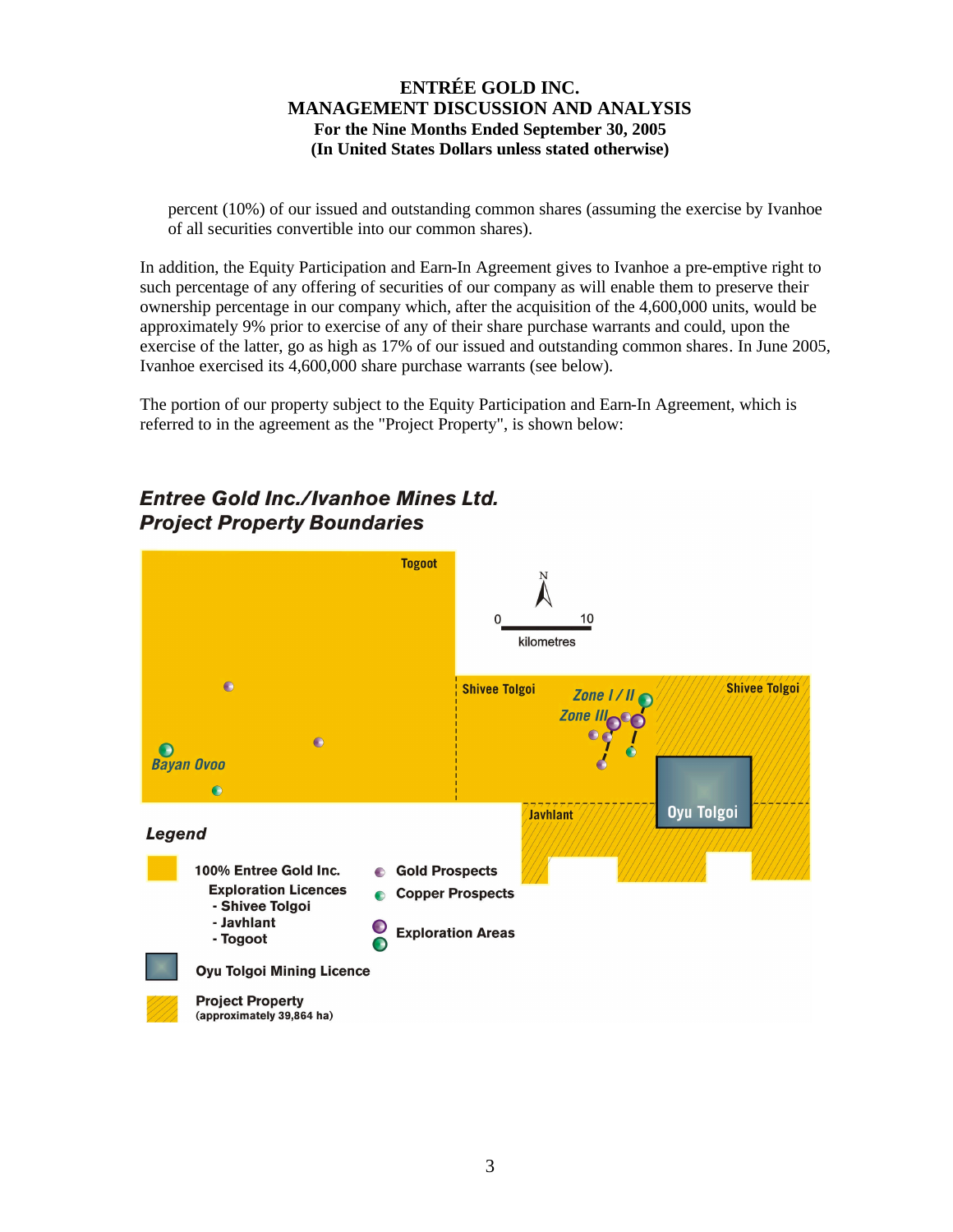We closed the private placement described in the Equity Participation and Earn-In Agreement on November 9, 2004, at which time Ivanhoe purchased the 4,600,000 units described above.

We believe that the Equity Participation and Earn-In Agreement represents a significant milestone in the development of our company. It has enabled us to raise money that we can use to pursue our exploration activities on the balance of our Lookout Hill property and elsewhere. It has the potential, depending on how much money Ivanhoe actually expends on the project during the earn-in period, to enable the exploration of that portion of our Lookout Hill property at little or no cost to our company. Finally, their commitment to explore our property demonstrates that Ivanhoe, an internationally recognized mineral exploration and development company, has sufficient confidence in our company and our Lookout Hill property to invest significant time, money and effort in our future.

#### *Investment by Rio Tinto plc*

In June 2005, Rio Tinto plc (one of the world's largest mining and exploration companies), through its wholly owned subsidiary, Kennecott Canada Exploration Inc (collectively, "Rio Tinto") completed a private placement into Entrée, whereby they purchased 5,665,730 units at a price of \$C2.20 per unit, which consisted of one Entrée common share and two warrants (one "A" warrant and one "B" warrant). Two "A" warrants entitle Rio Tinto to purchase one Entrée common share for C\$2.75 within two years; two "B" warrants entitle Rio Tinto to purchase one Entrée common share for C\$3.00 within two years. Proceeds from Rio Tinto's investment were \$10,170,207. Ivanhoe exercised its pre-emptive right to maintain proportional ownership of Entrée's shares and thereby exercised its warrant for 4.6 million shares at C\$1.10, resulting in proceeds to Entrée of \$4,069,214. In July Ivanhoe took part in the private placement, purchasing 1,235,489 units, resulting in further proceeds to Entrée of \$2,217,209. Rio Tinto purchased an additional 641,191 units of the private placement to maintain proportional ownership, resulting in further proceeds of \$1,150,681.

Ivanhoe now owns approximately 16% of Entrée's issued and outstanding shares with the potential to hold up to a total of 17% upon the exercise of warrants.

Rio Tinto now owns approximately 9% of Entrée's issued and outstanding shares with the potential to hold up to a total of 17% upon the exercise of warrants.

Ivanhoe and Rio Tinto are required to vote these shares as our board of directors direct on all matters pertaining to the appointment of directors, the appointment and remuneration of our auditors and all other matters to be submitted to our shareholders except for "extraordinary" matters. "Extraordinary" matters are defined in the Equity Participation and Earn-In Agreement to mean matters requiring a special majority (66.33%), the vote of a majority of disinterested shareholders and matters where Ivanhoe or Rio Tinto is precluded from voting.

The additional investment by Rio Tinto represents a strong endorsement by one of the world's largest mining companies of Entrée's management and property holdings. Entrée is in sound financial condition and well positioned to build upon the value of our company, both in terms of our arrangement with Ivanhoe and our exciting and promising prospects elsewhere. As part of our ongoing strategy, we are also actively seeking quality acquisitions to complement our existing portfolio.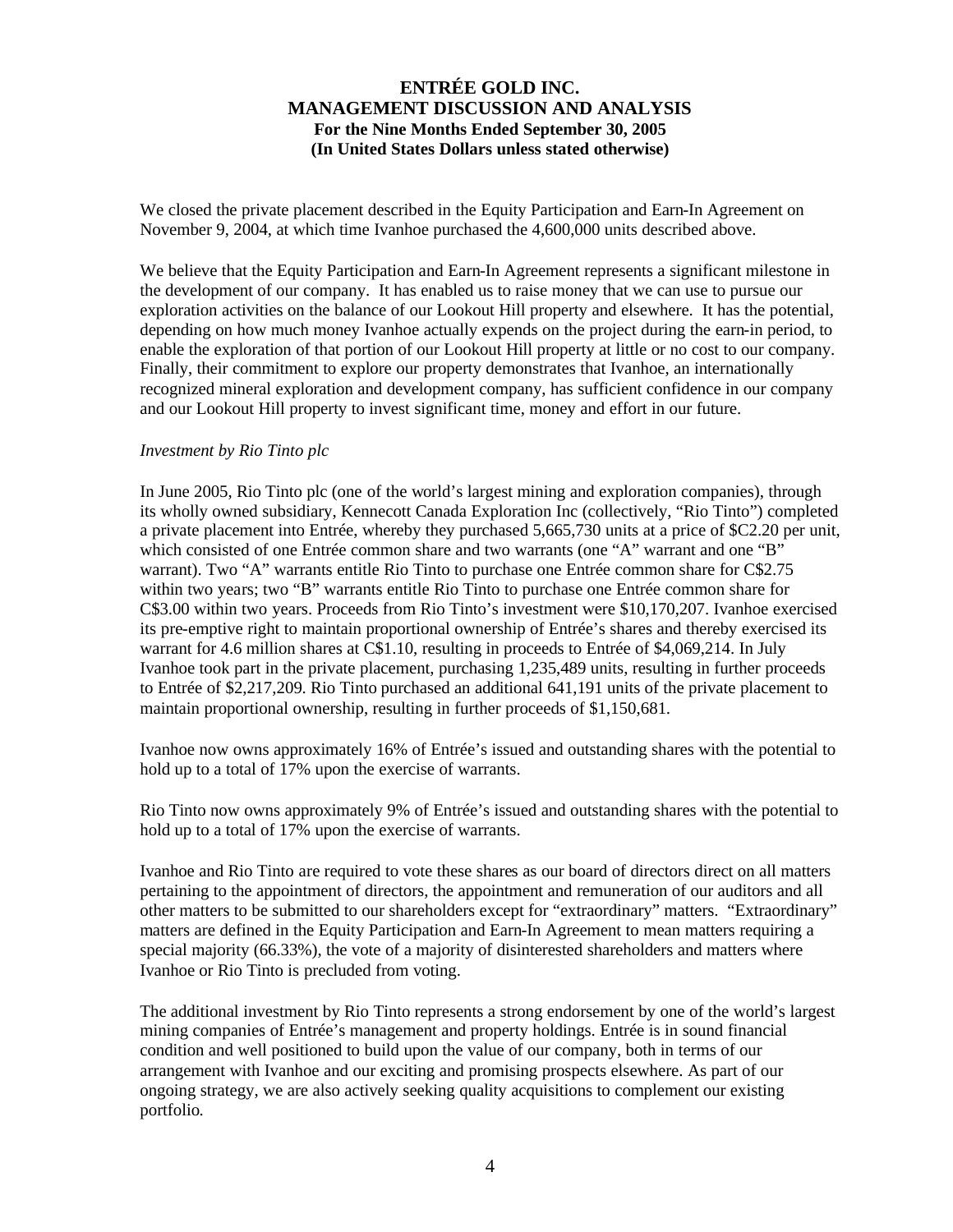Our corporate headquarters are located in Vancouver, British Columbia, but we conduct all of our operations in Mongolia through our wholly-owned subsidiary, Entrée LLC. We maintain an office for this purpose in Ulaan Bataar, the capital of Mongolia. Our Mongolian office is staffed by our Vice-President, Exploration, a Canadian geologist who works in Ulaan Baatar for 11 months of the year on a 7 weeks in/3 weeks out basis; a Mongolian office administrator employed full-time, a Mongolian office assistant, on contract for 11 months per year, and a full-time accountant.

### **Listing of Common Stock on the American Stock Exchange**

On July 7, 2005 the American Stock Exchange approved the listing of 86,807,154 shares of our common stock. The trading of our shares of common stock commenced on the American Stock Exchange effective July 18, 2005, under the trading symbol "EGI'.

## **3. REVIEW OF OPERATIONS**

Results of operations are summarized as follows:

|                                     | Three month     | Three month   | Nine month       | Nine month      |
|-------------------------------------|-----------------|---------------|------------------|-----------------|
|                                     | period ended    | period ended  | period ended     | period ended    |
|                                     | September 30,   | September 30, | September 30,    | September 30,   |
|                                     | 2005            | 2004          | 2005             | 2004            |
|                                     |                 |               |                  |                 |
| Exploration, cash                   | \$<br>2,483,928 | \$<br>651,698 | \$<br>4.769.672  | \$<br>1,836,810 |
| General and administrative expense, |                 |               |                  |                 |
| cash                                | 524,579         | 234,755       | 1,357,160        | 959,520         |
| Stock-based compensation            | 171,952         | 223,468       | 4,650,489        | 752,547         |
| Escrow shares compensation          | $\Omega$        | (139,903)     | (435,583)        | (1,049,123)     |
| Interest income                     | (125,790)       | (15,073)      | (178, 721)       | (70, 526)       |
| Net loss                            | £.<br>3.054.669 | \$<br>954.945 | 10,163,017<br>\$ | 2,429,228<br>\$ |

### **Exploration:**

Exploration expenditures are summarized as follows:

|                            | Three month     | Three month   | Nine month      | Nine month       |
|----------------------------|-----------------|---------------|-----------------|------------------|
|                            | period ended    | period ended  | period ended    | period ended     |
|                            | September 30,   | September 30, | September 30,   | September 30,    |
|                            | 2005            | 2004          | 2005            | 2004             |
|                            |                 |               |                 |                  |
| Lookout Hill               | \$<br>2,273,840 | \$<br>644,000 | \$<br>4,933,467 | \$.<br>1,970,364 |
| Ulziit Uul                 | 295.569         | 20,491        | 747,153         | 20,491           |
| Khatsavch                  | 0               |               | 17              | $\Omega$         |
| Other                      | 0               | 10,129        | 0               | 30,160           |
| Total costs                | 2,569,409       | 674.620       | 5,680,637       | 2,021,015        |
| Less:                      |                 |               |                 |                  |
| Stock-based compensation   | (85,481)        | (22, 922)     | (910, 965)      | (82,504)         |
| Escrow shares compensation |                 |               |                 | (101,701)        |
| Total expenditures, cash   | \$<br>2,483,928 | \$<br>651.698 | \$<br>4,769,672 | 1,836,810<br>\$  |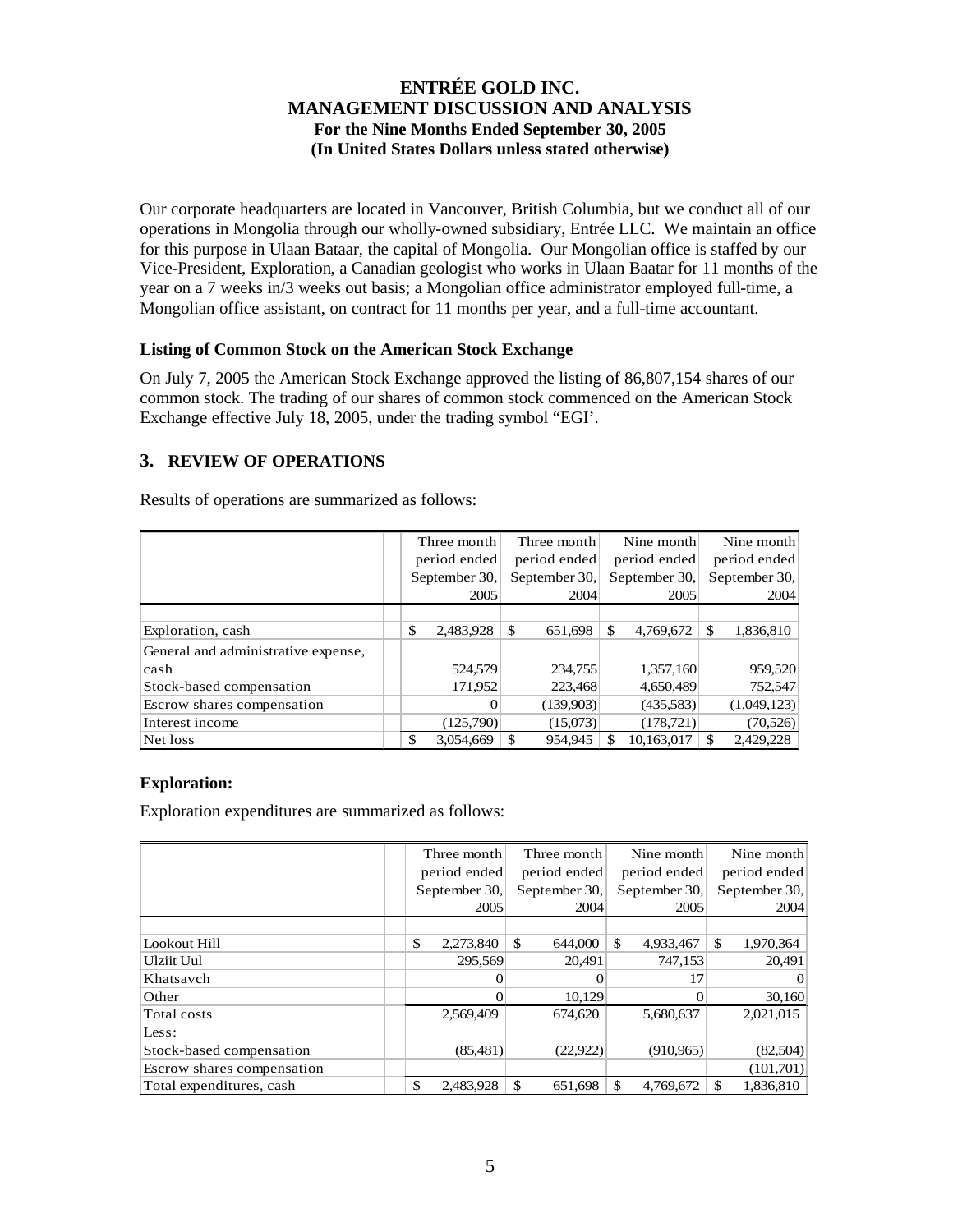### **Lookout Hill**

Significant exploration was completed in the  $3<sup>rd</sup>$  quarter and throughout 2005 on Lookout Hill.

In the Copper Flats area, which is subject to the joint Entrée – Ivanhoe Agreement, drilling in the  $2<sup>nd</sup>$ quarter of 2005 (April 14, 2005 news release) confirmed the extension of the Hugo North system of mineralization onto Entrée's ground. Some of the richest mineralization encountered to date (608 metres averaging 3.24% copper and 0.82 g/t gold with a contained 322 metres averaging 4.59% copper and 1.07 g/t gold) in the entire Oyu Tolgoi area lies on Entrée's ground immediately north of the joint border. This rich-copper gold zone of mineralization has now been traced for up to 625 metres along strike to the north of the property boundary and remains open. Ivanhoe continues to drill the potential continuation to the north and is simultaneously conducting closer-spaced infill drilling along the 625 metres of defined mineralization, with the goal of completing a resource calculation by early 2006.

Ivanhoe announced its Integrated Development Plan for Oyu Tolgoi in September 2005. In this study there were several key items that were specific to the potential development of Entrée's Copper Flats area. These include:

- The Hugo North deposit is now recognized as the richest of its kind in history and the gold:copper ratios and overall metal values in the vicinity of the Entrée-Ivanhoe property boundary are the highest in the entire deposit.
- The extension of the Hugo North deposit onto Copper Flats has now been traced for over 625 metres and remains open to the north and to depth.
- Ivanhoe has disclosed a targeted resource for current infill drilling at Copper Flats and it is expected that there will be sufficient drill density to estimate an inferred resource by early 2006 for the mineralized system delineated to date.
- The continued extension of the high-grade mineralization at Copper Flats could support the development of a mine on Entrée's property.

To the west of the 40,000 hectares that are subject to the Entrée – Ivanhoe Agreement, Entrée continued exploration on its 100% owned ground. Deep probing IP and MT geophysical surveys, soil geochemistry and geological mapping were completed over Zones I/II and III and these surveys were extended to the south of the zones down to the most southern property boundary. Similar surveys were completed over the Bayan Ovoo copper showing. Drilling is in progress, testing these geophysical and geochemical targets, with two drills currently in the area of Zones I/II and III and one drill in the Bayan Ovoo area.

Reconnaissance exploration continues over the remainder of this 139,000 hectare land package.

We are required to pay annual fees to the Mineral Resources and Petroleum Authority of Mongolia in order to maintain our five mineral exploration licenses. Over the 12 month period ending June 30, 2006, we will be required to pay an aggregate of \$269,250 for the Lookout Hill property.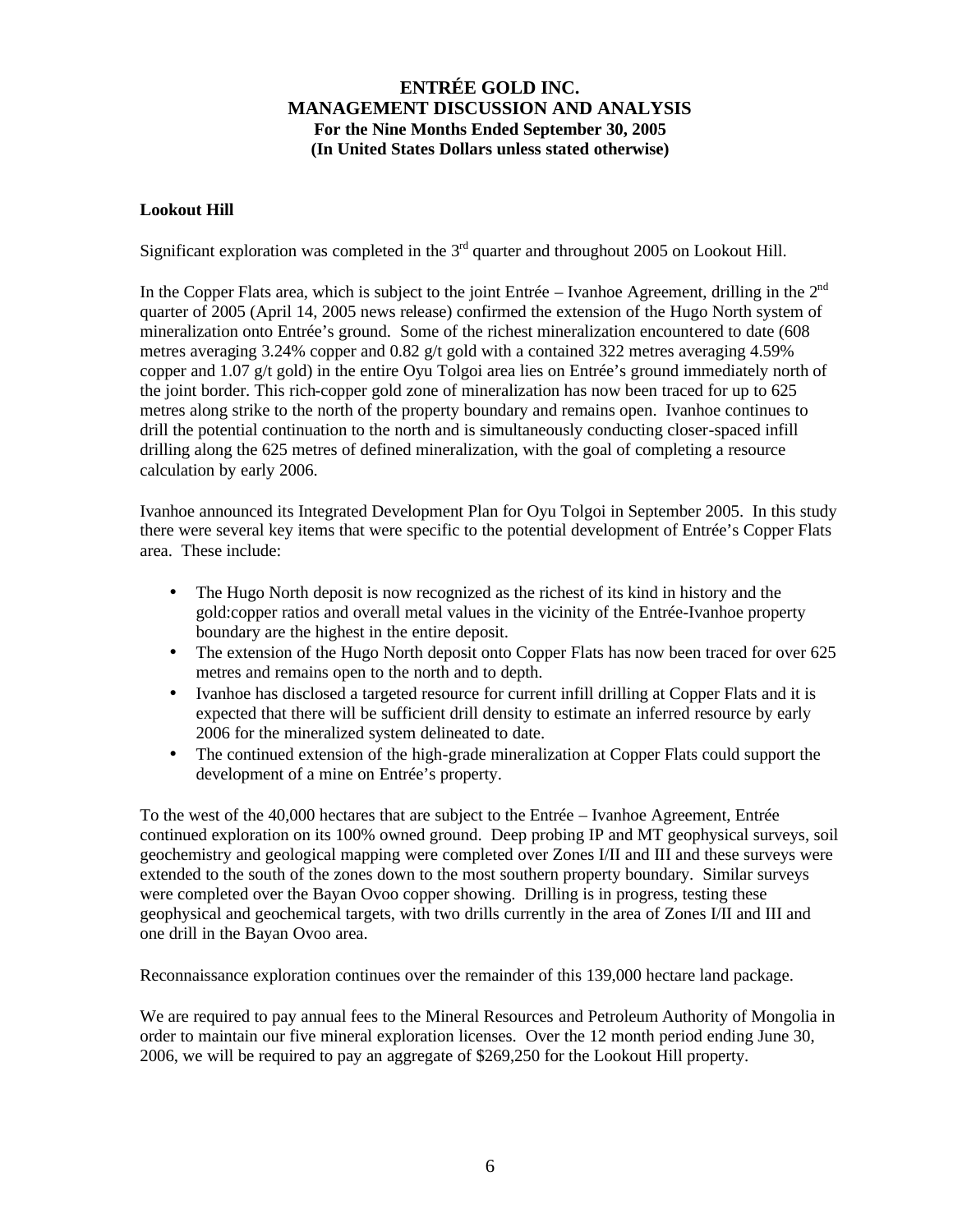### **Ulziit Uul**

Deep probing IP and MT geophysical surveys along with geochemical soil sampling and geological mapping were conducted over a large portion of this licensed area. As part of the terms of the private placement by Rio Tinto plc in July 2005, Rio acquired a first right of refusal on Ulziit Uul and subsequently the overall exploration budget was increased to an estimated US\$1.9 million.

Drilling commenced on selected targets in September 2005 and is still in progress.

We are required to pay annual fees to the Mineral Resources and Petroleum Authority of Mongolia in order to maintain our five mineral exploration licenses. Over the next 12 months ending June 30, 2006, we will be required to pay \$10,500 for the Ikh Ulziit Uul property.

#### **Khatsavch**

No work was completed on the Khatsavch license in 2005.

We are required to pay annual fees to the Mineral Resources and PetroleumAuthority of Mongolia in order to maintain our five mineral exploration licenses. Over the next 12 months ending June 30, 2006, we will be required to pay \$63 for the Khatsavch property.

#### **Other**

During 2004, we incurred \$30,160 in expenses related to due diligence on a potential acquisition in Khazakstan. The project did not meet our investment criteria.

#### **General and administrative**

For the quarter ended September 30, 2005, general and administrative expense before stock-based and escrow share compensation increased compared to the year ago quarter because of larger corporate offices, increased payroll, and an expanded investor relations program.

For the nine months ended September 30, 2005 general and administrative expense before stockbased and escrow share compensation increased compared to the year ago period because of larger corporate offices, increased payroll, additional legal expenses arising from contract negotiations and an expanded investor relations program.

#### **Stock-based compensation**

In March, 2005, the Company became a Tier I Issuer on the TSX-V and as a result all stock options previously granted became fully vested. Consequently, the fair value of all unvested options except those issued to investor relations consultants was expensed in the  $1<sup>st</sup>$  quarter of 2005. The balance of stock-based compensation expense represents the fair value of stock options granted in 2005 less the unvested portion of options granted to investor relations consultants.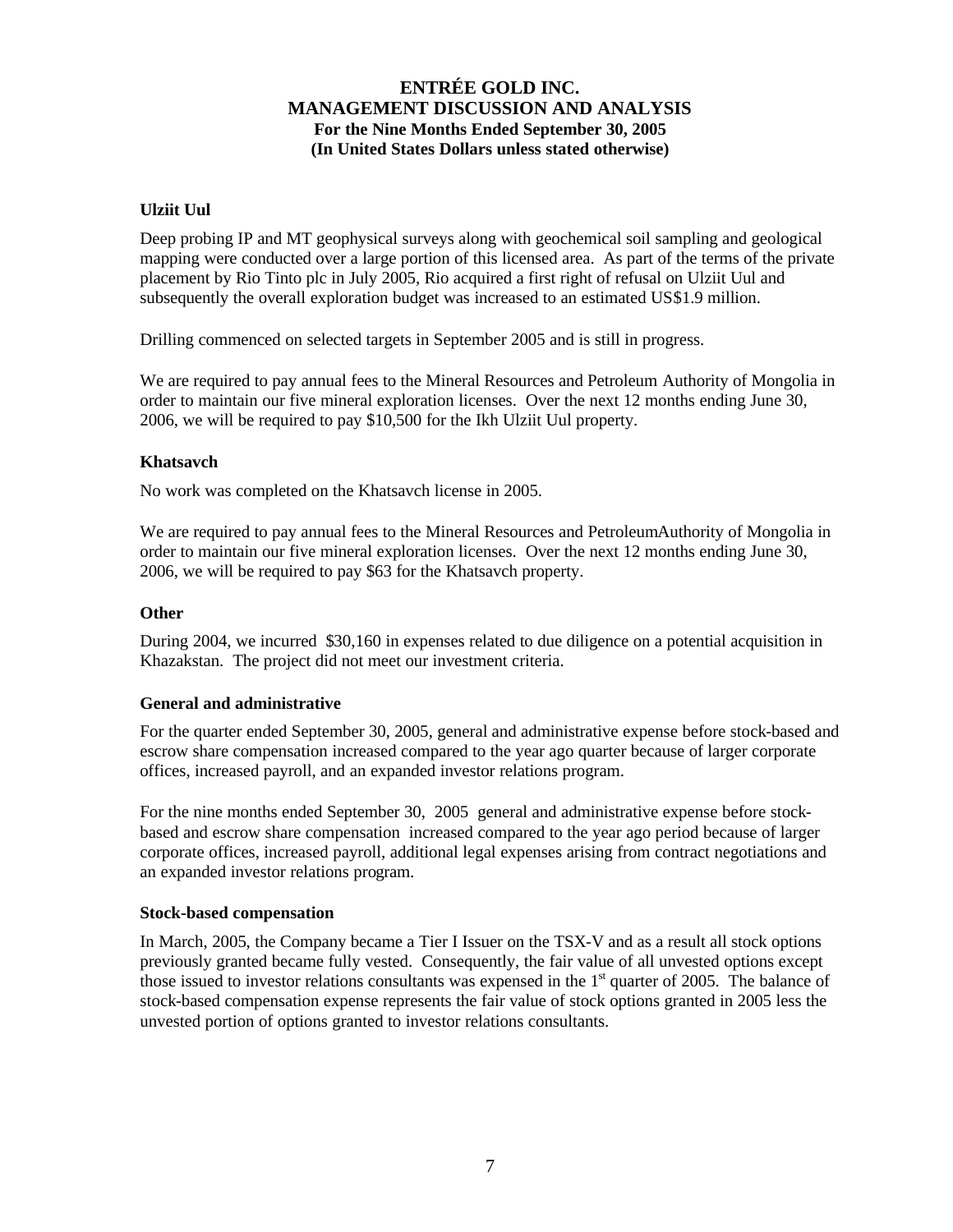#### **Escrow shares compensation**

The Company records compensation expense for performance shares held in escrow on a mark-tomarket basis. For the three and nine months periods ended September 30, 2005 and 2004, the relative market price of the Company's stock was decreasing, and therefore expense recoveries were recognized. At June 30, 2005, all performance escrow shares had been released from escrow and consequently there was no further escrow compensation expense or recovery.

### **Interest income**

The Company earns income on its cash and cash equivalents. The increase in interest income in the current quarter arises from the investment of approximately \$20,000,000 generated by private placements, warrants exercise and options exercise.

## **4. SELECTED QUARTERLY DATA**

|                                  |                            |              | Quarter ended | <b>Ouarter</b> ended | <b>Ouarter</b> ended | Quarter ended          |
|----------------------------------|----------------------------|--------------|---------------|----------------------|----------------------|------------------------|
|                                  |                            |              | Sept 30, 2005 | Jun 30, 2005         | Mar 30, 2005         | Dec 31, 2004           |
|                                  |                            |              |               |                      |                      |                        |
| Exploration                      |                            |              | 2,569,409     | 1,940,214            | 1,171,014            | 679,250                |
|                                  | General and administrative |              | 611,050       | 1,994,450            | 2,055,601            | 2,447,152              |
|                                  | Loss on settlement of debt |              | $\theta$      | $\theta$             | $\theta$             | $\mathbf{0}$           |
| Loss from operations             |                            |              | (3,180,459)   | (3,934,664)          | (3,226,615)          | (3,126,402)            |
|                                  |                            |              | 125,790       | 23,339               | 29,592               | 27,516                 |
| Interest income                  |                            |              |               |                      |                      |                        |
| Net loss                         |                            |              | (3,054,669)   | (3,911,325)          | (3,197,023)          | (3,098,886)            |
|                                  |                            |              |               |                      |                      |                        |
| Basic and diluted loss per share |                            | \$<br>(0.05) | \$<br>(0.08)  | \$<br>(0.06)         | \$<br>(0.07)         |                        |
|                                  |                            |              |               |                      |                      |                        |
|                                  |                            |              |               |                      |                      |                        |
|                                  |                            |              |               |                      |                      |                        |
|                                  |                            |              |               |                      |                      | Two months             |
|                                  |                            |              | Quarter ended | <b>Ouarter</b> ended | Quarter ended        | ended                  |
|                                  |                            |              | Sept 30, 2004 |                      |                      |                        |
|                                  |                            |              |               |                      |                      |                        |
|                                  |                            |              |               | Jun 30, 2004         | Mar 30, 2004         | Dec 31, 2004           |
|                                  |                            |              | 674,620       |                      | 156,688              |                        |
| Exploration                      | General and administrative |              | 295,398       | 1,189,707<br>92,822  | 90,519               | 9,304,626<br>1,834,182 |
|                                  | Loss on settlement of debt |              | $\theta$      | $\overline{0}$       | $\theta$             | $\mathbf{0}$           |
| Loss form operations             |                            |              | (970, 018)    | (1,282,529)          | (247, 207)           | (11, 138, 808)         |
| Interest income                  |                            |              | 15,073        | 26,174               | 29,272               | 10,243                 |
| Net loss                         |                            |              | (954, 945)    | (1,256,355)          | (217, 935)           | (11, 128, 565)         |
|                                  |                            |              |               |                      |                      |                        |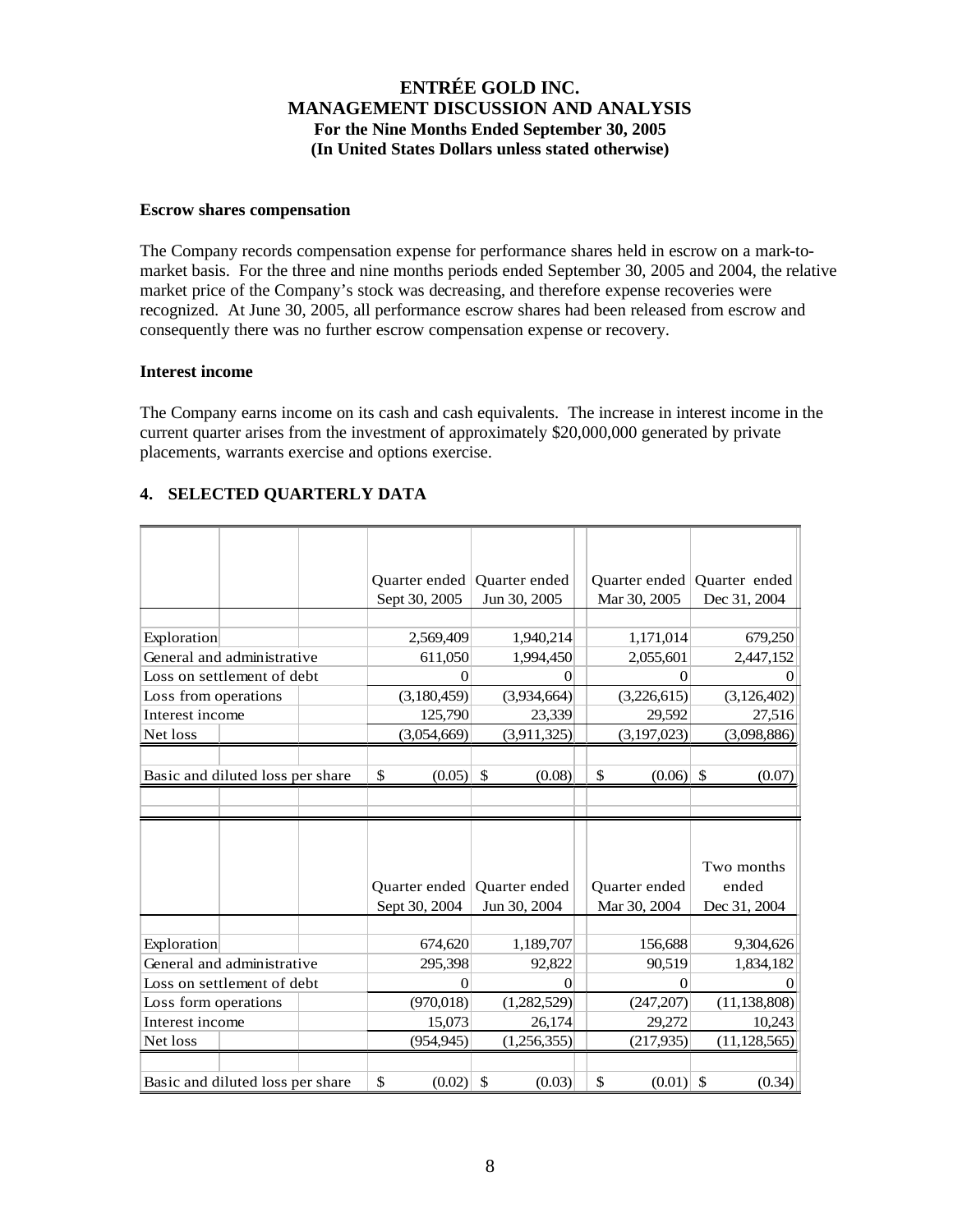## **5. LIQUIDITY AND CAPITAL RESOURCES**

At September 30, 2005, the Company had working capital of \$20,907,682 compared with \$6,024,532 at December 31, 2004. In October, 2005, the Company raised approximately \$3,500,000 from the exercise of warrants and stock options. Budgeted expenditures for the 12 months ending September 30, 2006 total approximately \$10,900,000 for exploration and \$1,600,000 for administration and shareholder communications. Working capital on hand is expected to exceed cash requirements for the ensuing twelve months by approximately \$11,900,000.

### **Operating activities**

Cash used in operations was  $$5,887,937$  (2004 -  $$2,573,374$ ) for the nine month period ended September 30, 2005 and represents expenditures on mineral property exploration and general and administrative expense as described above. During the current period, the Company prepaid \$186,514 in exploration license fees for the ensuing year for the three Lookout Hill exploration licenses.

#### **Financing activities**

|                                             |                    |            | Common                       |            |
|---------------------------------------------|--------------------|------------|------------------------------|------------|
|                                             |                    |            | shares                       | Amount     |
|                                             |                    |            |                              |            |
|                                             |                    |            |                              |            |
|                                             | Private placements |            |                              |            |
|                                             | 1st quarter        |            | $\qquad \qquad \blacksquare$ | \$         |
|                                             | 2nd quarter        |            | 5,665,730                    | 10,170,207 |
|                                             | 3rd quarter        |            | 1,876,680                    | 3,367,890  |
|                                             |                    |            | 7,542,410                    | 13,538,097 |
|                                             | Warrants exercised |            |                              |            |
|                                             | 1st quarter        |            | 15,000                       | 13,210     |
|                                             | 2nd quarter        |            | 6,245,800                    | 5,827,614  |
|                                             | 3rd quarter        |            | 997,000                      | 1,069,135  |
|                                             |                    |            | 7,257,800                    | 6,909,959  |
|                                             | Options exerciased |            |                              |            |
|                                             | 1st quarter        |            | $\overline{\phantom{0}}$     |            |
|                                             | 2nd quarter        |            | 245,000                      | 151,590    |
|                                             | 3rd quarter        |            | 162,000                      | 149,455    |
|                                             |                    |            | 407,000                      | 301,045    |
|                                             |                    |            |                              |            |
| Total, nine months ended September 30, 2005 |                    | 15,207,210 | \$<br>20,749,101             |            |

During the nine month period ended September 30, 2005, the Company issued common shares as follows:

During the nine months ended September 30, 2005, 1,170,000 warrants expired without exercise.